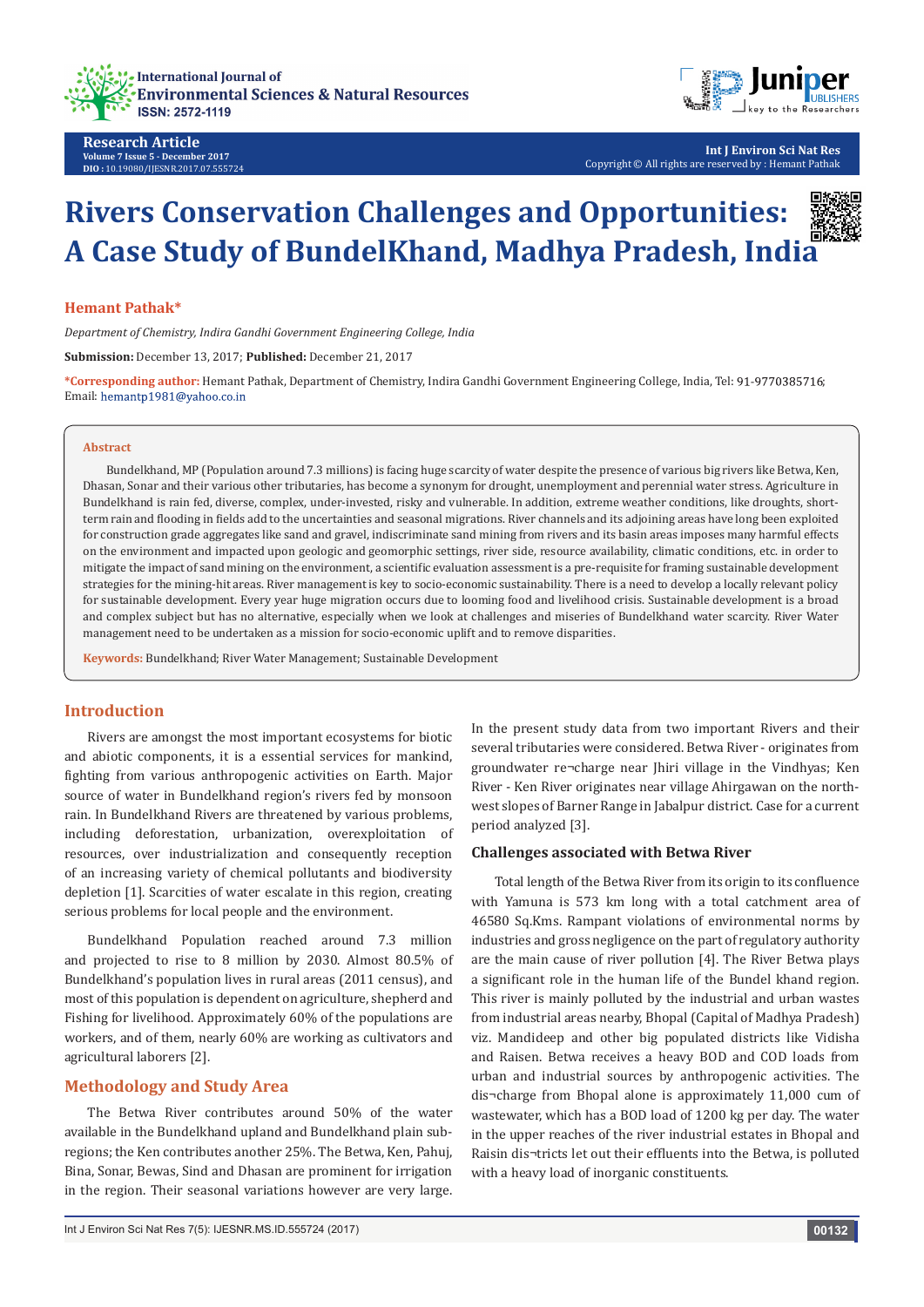The main source of pollutants generating both organic and inorganic waste was found to originate from illegal agriculture activity, unsustainable development and household activities of indigenous people. In 1997, NEERI Nagpur monitored on river water quality parameters, revealed that the water quality of the river is very bad that it cannot be used even for irrigation purposes [5]. The Betwa River has been selected by the National River Conservation Plan (NRCP) for cleaning and pollution control. These days Betwa river is dying a slow death by the sand mafia has plundered it in the region, where the illegal sand mining business is worth hundredth billion per year. The Betwa carries heavy granules that are useful in building as well as road construction [6]. This river that flows from the Vindhyan range was once the home of a variety of aquatic fauna. Agriculture and fishing culture flourished in its river basin area. Now, the 358-kilometre stretch of the river flowing through Lalitpur, Jhansi, Jalaun and Hamirpur is fast turning into a barren area as earthmovers extract sand from the river bed.

# **Socio-Economical, Environmental Importance of Betwa River**

Betwa is the lifeline for the region through which it flows. Betwa Rivers with its tributaries Chureigaura, Bhakha, Barva, Dhasan and Jamini are the bloodstreams which gives life to the Bundelkhand. The Betwa has been dammed at Matatila and multipurpose interstate Rajghat Dam has been recently built for generation of electricity as well as irrigation. It is the major source of irrigation for the area known for the production of high quality wheat, gram and soybean in the country [7]. Betwa was the home of various aquatic species like crocodiles, dolphins and otters, but now these species are hardly seen in the area. Betwa play a significant role in many aspects of human life which has been guiding the socio-economic-politico and cultural attributes of the human, who were closely associated with the rivers in the initial phases of the cultural evolution.

#### **Challenges associated with Ken River**

Total length of Ken River is 427 kilometers has an overall drainage basin of 28,058 km2, out of which 12,620 km2 belong to Sonar River its largest tributary, whose entire basin lies in Madhya Pradesh; and along its 427 kilometers course it receives water from its own tributaries such as Bawas, Dewar, Kaith and Baink on the left bank, and Kopra and Bearma of the right [8]. The river, as a tourist place is losing its prominence. Urbanization along with the formation of factories and emerging thermal power projects have caused massive pollution and contamination of the river over the ages and this has made it typically unfit for any kind of domestic usage.

# **Socio-economical, Environmental importance of Ken River**

Ken River is very important for drinking, irrigation, Tourism, Transportation and rare fauna and flora. Some of the attractive tourist places situated on this river are the Raneh falls and the Ghariyal Sanctuary. The river also crosses across the Panna National Park which also is a well known tourist attraction. Finally, this river is most famous for its rare Dendritic Agate stone. Ken determines many factors in the society like population density, demand and supply of staple foods, food security etc. All these characteristics makes the importance of Ken in the economy of the BundelKhand and it is the significance of river which is the basic frame for the economy of a nation like India where agriculture is the main livelihood activity of the majority of the Indians with ever growing population [9]. It provides drinking water to 3 million people, and provides foods, irrigations, transportations and important for hunters, anglers, boaters and other outdoor enthusiasts with exceptional recreational opportunities.

## **Sonar River: Challenges and Socio-economical, Environmental importance**

The River Sonar is a rain-fed river. Its overall length is more than 250 km. It flows south to north; It drains an approximately 12000 square kilometer area of the southern boundary of Bundelkhand. The natural water bodies are continuously getting contaminated by the discharge of sewage, industrial and other wastes originated from anthropogenic activities. The water quality and pollution of surface water disrupts algal communities which can affect the entire aquatic food web that will result is a serious threat to life. Few government project are planned on the river for provide water for agriculture and electricity production. Pancham nagar project are planned on Bewas river main tributary of the Sonar River for provide water by canal for agricultural use and provide full amount water for former dry lands. Another project is Saksuma Dam for production of electricity on main river Sonar  $[10]$ .

#### **Proposed Conservation strategies for Rivers**

The rising issue in Bundelkhand is that there is no well established water management plan. It is important to implement water conservation and management in rainfall season not drought times. The government has not promoted awareness for river conservation and cleanliness; people have lost their traditional respect to save their water resources. To applied modern technology like remote sensing and GIS (geographical information system) to carry out a survey and the problem is not just deficit rainfall but the adaptive capacity should be developed by farmers.

Strategies may include:

- a. Reconnecting the river with its flood plain.
- b. Reforesting along rivers.
- c. Creates strict law and regulation on effluent discharge.

d. Working with farmers to identify sustainable approaches to land use.

e. Acquiring land and conservation easements.

f. Working with landowners on voluntary River management practices,